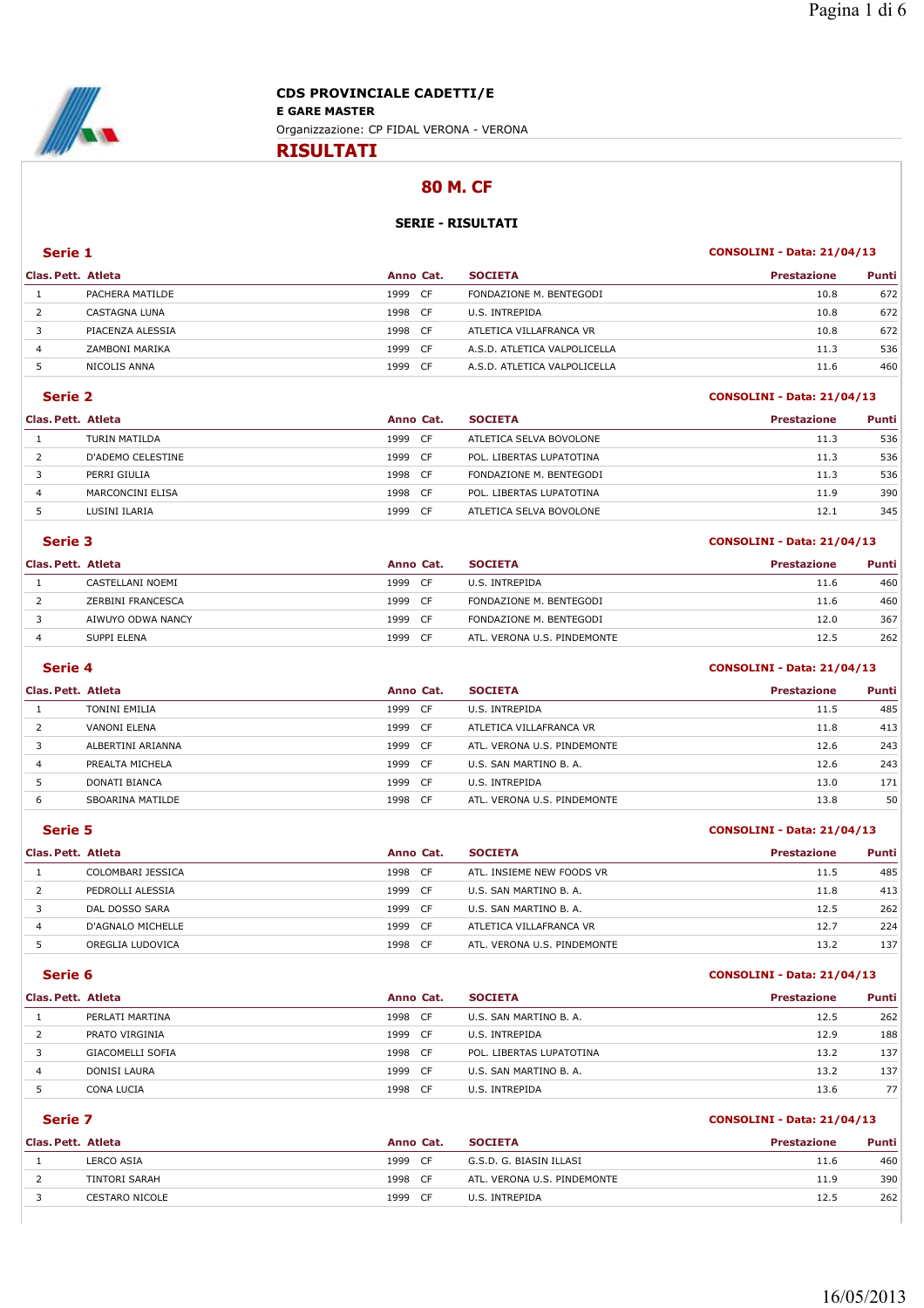# **80 M. CM**

## **SERIE - RISULTATI**

# **Serie 1 CONSOLINI - Data: 21/04/13**

| Clas. Pett. Atleta |                      | Anno Cat. |           | <b>SOCIETA</b>               | <b>Prestazione</b> | Punti |
|--------------------|----------------------|-----------|-----------|------------------------------|--------------------|-------|
|                    | <b>EBERT SAMUELE</b> | 1998      | <b>CM</b> | POL. LIBERTAS LUPATOTINA     | 10.4               | 445   |
|                    | FIOCCO FEDERICO      | 1998      | CM.       | POL. ADIGE BUON PASTORE      | 10.4               | 445   |
|                    | VECCHIATO ENRICO     | 1998      | CM.       | POL. ADIGE BUON PASTORE      | 10.7               | 361   |
| 4                  | ZIGNOLI TOMMASO      | 1999      | <b>CM</b> | A.S.D. ATLETICA VALPOLICELLA | 10.7               | 361   |
|                    | ALDIGHIERI DANIELE   | 1999      | CM        | POL. LIBERTAS LUPATOTINA     | 11.1               | 260   |

# **Serie 2 CONSOLINI - Data: 21/04/13**

| Clas. Pett. Atleta |                    | Anno Cat.         | <b>SOCIETA</b>               | <b>Prestazione</b> | Punti |
|--------------------|--------------------|-------------------|------------------------------|--------------------|-------|
|                    | ROMAGNOLI PIETRO   | 1998<br>CM.       | ATL. INSIEME NEW FOODS VR    | 9.9                | 600   |
|                    | ARMANI ALESSANDRO  | 1999<br>CM.       | ATL. INSIEME NEW FOODS VR    | 9.9                | 600   |
|                    | BASSOTTO FILIPPO   | 1998<br><b>CM</b> | ATL, VERONA U.S. PINDEMONTE  | 10.8               | 335   |
|                    | ALDRIGHETTI SIMONE | CM.<br>1998       | A.S.D. ATLETICA VALPOLICELLA | 11.3               | 214   |
|                    | NENZ TOMMASO       | <b>CM</b><br>1999 | U.S. INTREPIDA               | 11.7               | 131   |
|                    |                    |                   |                              |                    |       |

## **Serie 3 CONSOLINI - Data: 21/04/13**

| Clas. Pett. Atleta |                     | Anno Cat.   | <b>SOCIETA</b>              | <b>Prestazione</b> | Punti |
|--------------------|---------------------|-------------|-----------------------------|--------------------|-------|
|                    | <b>SUCCI SIMONE</b> | 1998<br>CM. | ATL. VERONA U.S. PINDEMONTE | 11.2               | 237   |
|                    | <b>FAVARO LUCA</b>  | 1999<br>CM. | ATL. VERONA U.S. PINDEMONTE | 11.4               | 192   |
|                    | BOMBARDA ALESSANDRO | 1999<br>CM. | U.S. INTREPIDA              | 11.8               | 112   |
|                    | FERRARI MARCO       | 1999<br>CM. | G.S.D. G. BIASIN ILLASI     | 12.6               | 0     |
|                    | PERSI SEBASTIANO    | 1998<br>CM. | ATLETICA VILLAFRANCA VR     | 12.8               | 0     |

# **1000 M. CF**

## **SERIE - RISULTATI**

### **Serie 1 CONSOLINI - Data: 21/04/13**

## **Clas. Pett. Atleta Anno Cat. SOCIETA Prestazione Punti** TOMMASI FRANCESCA 1998 CF ATL. INSIEME NEW FOODS VR 2:57.4 1010 2 TURCO BEATRICE 1999 CF G.S.D. G. BIASIN ILLASI 4:06.7 226 BAIELLI LETIZIA 1999 CF ATL. VERONA U.S. PINDEMONTE 4:13.1 176

# **1000 M. CM**

## **SERIE - RISULTATI**

#### **Serie 1 CONSOLINI - Data: 21/04/13**

| Clas. Pett. Atleta |                           | Anno Cat. | <b>SOCIETA</b>               | <b>Prestazione</b> | Punti       |
|--------------------|---------------------------|-----------|------------------------------|--------------------|-------------|
| 1                  | MONTRESOR EMANUELE        | 1998 CM   | ATL. INSIEME NEW FOODS VR    | 2:46.8             | 779         |
| 2                  | <b>TURCO DANIEL</b>       | 1998 CM   | ATLETICA SELVA BOVOLONE      | 2:50.0             | 729         |
| 3                  | VALENTINI GIOVANNI        | 1999 CM   | G.S.D. G. BIASIN ILLASI      | 2:51.8             | 701         |
| 4                  | BENINI ALESSANDRO         | 1998 CM   | ATL. VERONA U.S. PINDEMONTE  | 3:03.2             | 535         |
| 5                  | BARION RICCARDO           | 1999 CM   | G.S.D. G. BIASIN ILLASI      | 3:11.4             | 425         |
| 6                  | <b>BONAFEDE FRANCESCO</b> | 1999 CM   | ATL. INSIEME NEW FOODS VR    | 3:14.5             | 386         |
| 7                  | NENZ TOMMASO              | 1999 CM   | U.S. INTREPIDA               | 3:19.0             | 332         |
| 8                  | TURRINI MICHELE           | 1998 CM   | ATL. INSIEME NEW FOODS VR    | 3:20.4             | 316         |
| 9                  | AVESANI DAVIDE            | 1999 CM   | ATL. INSIEME NEW FOODS VR    | 3:22.4             | 293         |
| 10                 | SUCCI SIMONE              | 1998 CM   | ATL. VERONA U.S. PINDEMONTE  | 3:24.5             | 269         |
| 11                 | ZAMBONI alessandro        | 1998 CM   | ATL. VERONA U.S. PINDEMONTE  | 3:25.5             | 258         |
| 12                 | FERRARI PIETRO            | 1999 CM   | A.S.D. ATLETICA VALPOLICELLA | 3:27.0             | 242         |
| 13                 | <b>FAVARO LUCA</b>        | 1999 CM   | ATL. VERONA U.S. PINDEMONTE  | 3:28.7             | 224         |
| 14                 | <b>VALENTINI MICHEL</b>   | 1998 CM   | POL. LIBERTAS LUPATOTINA     | 3:38.7             | 125         |
| 15                 | BERTELE' MASSIMO          | 1999 CM   | U.S. INTREPIDA               | 3:58.0             | $\mathbf 0$ |
| 16                 | ROMITTI ZENO EDOARDO      | 1999 CM   | U.S. INTREPIDA               | 3:58.2             | $\mathbf 0$ |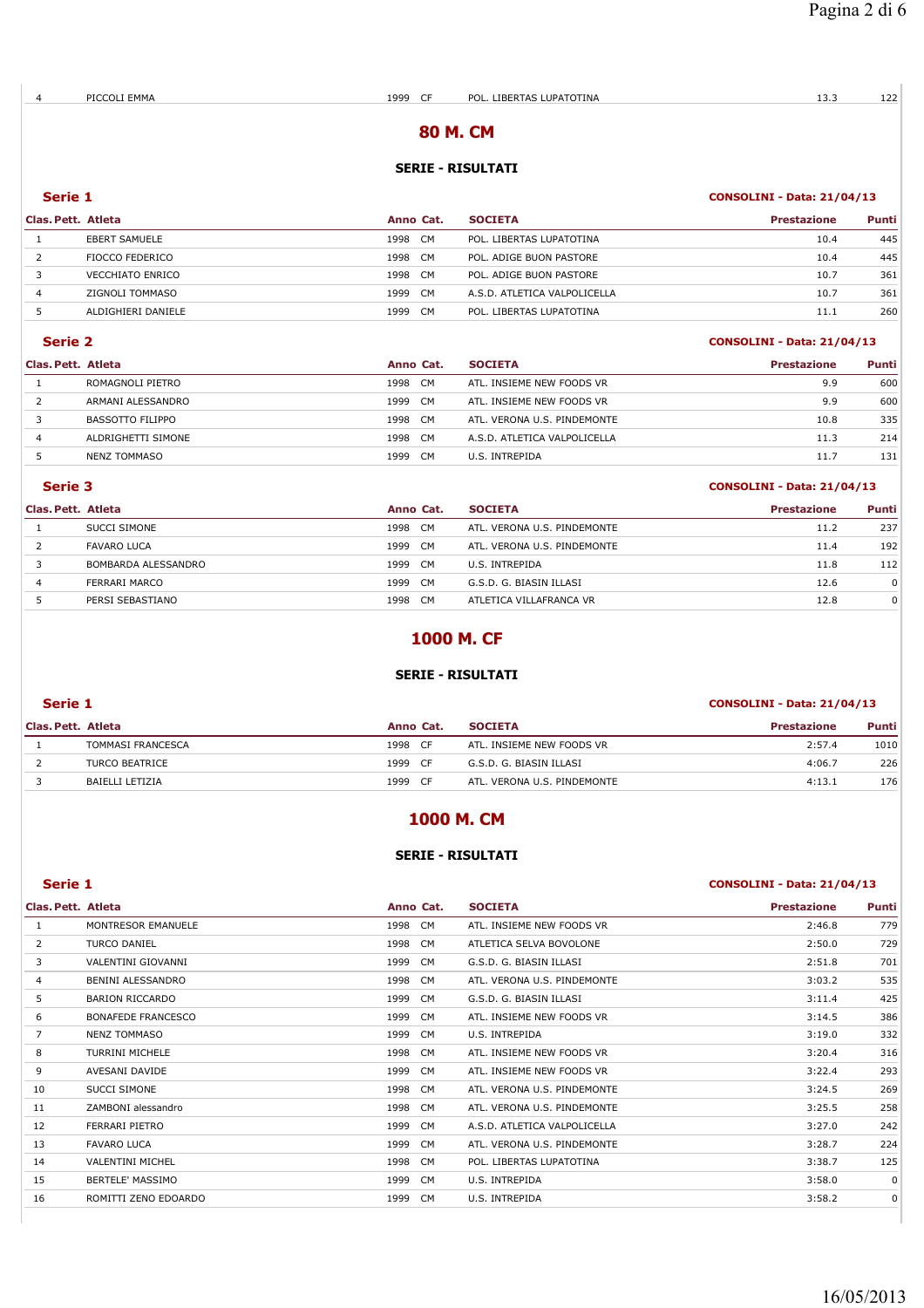# **1500 M.**

# **SERIE - RISULTATI**

| Serie 1            |                 |              | <b>CONSOLINI - Data: 21/04/13</b> |                    |       |
|--------------------|-----------------|--------------|-----------------------------------|--------------------|-------|
| Clas. Pett. Atleta |                 | Anno Cat.    | <b>SOCIETA</b>                    | <b>Prestazione</b> | Punti |
|                    | RONCOLATO ELENA | 1970<br>MF40 | POL. ADIGE BUON PASTORE           | 6:35.6             | 288   |

# **1500 M. MM40**

## **SERIE - RISULTATI**

# **Serie 1 CONSOLINI - Data: 21/04/13**

| Clas. Pett. Atleta |                     | Anno Cat.         | <b>SOCIETA</b>          | <b>Prestazione</b> | Punti |
|--------------------|---------------------|-------------------|-------------------------|--------------------|-------|
|                    | CORBO NICOLA        | MM40<br>1970      | PRIMA SPEDIZIONI        | 5:15.7             | 298   |
| $\overline{2}$     | LUCCHINI ALESSANDRO | MM45<br>1966      | POL. ADIGE BUON PASTORE | 4:48.9             | 608   |
| 3                  | TINAZZI TIZIANO     | MM45<br>1964      | U.S. INTREPIDA          | 5:22.7             | 351   |
| $\overline{4}$     | VIGNOLA CLAUDIO     | MM45<br>1967      | ATLETICA LUPATOTINA     | 5:23.7             | 345   |
| 5                  | SALA' ANDREA        | MM45<br>1966      | ATLETICA LUPATOTINA     | 6:00.3             | 147   |
| 6                  | FORMIGARI MAURO     | MM50<br>1961      | ATLETICA PRISMA         | 5:01.5             | 616   |
|                    | CANTU' GIAMPAOLO    | MM50<br>1961      | U.S. INTREPIDA          | 5:03.6             | 599   |
| 8                  | CARPENE PALMINO     | MM60<br>1950      | ATLETICA LUPATOTINA     | 5:26.8             | 629   |
| 9                  | SARCINA ALESSANDRO  | <b>TM</b><br>1984 | U.S. INTREPIDA          | 4:50.7             | 0     |
|                    |                     |                   |                         |                    |       |

# **LUNGO CF**

### **SERIE - RISULTATI**

## **Serie 1 CONSOLINI - Data: 21/04/13**

| Clas. Pett. Atleta |                           | Anno Cat.  | <b>SOCIETA</b>               | <b>Prestazione</b> | Punti |
|--------------------|---------------------------|------------|------------------------------|--------------------|-------|
| $\mathbf{1}$       | <b>BENEDETTI JENNIFER</b> | 1998 CF    | A.S. SAN PAOLO VALEGGIO      | 4.61               | 686   |
| $\overline{2}$     | CHERNYAK MARTINA          | 1998 CF    | ATL. VERONA U.S. PINDEMONTE  | 4.41               | 623   |
| 3                  | CASTAGNA LUNA             | 1998 CF    | U.S. INTREPIDA               | 4.39               | 616   |
| $\overline{4}$     | <b>CESTARO NICOLE</b>     | 1999 CF    | U.S. INTREPIDA               | 4.32               | 594   |
| 5                  | POLINARI ANNA             | 1999 CF    | U.S. INTREPIDA               | 4.30               | 588   |
| 6                  | <b>BRONZATI ANDREA</b>    | 1998 CF    | POL. LIBERTAS LUPATOTINA     | 4.27               | 579   |
| $\overline{7}$     | <b>BERTASO ADELE</b>      | 1998<br>CF | U.S. INTREPIDA               | 4.16               | 545   |
| 8                  | VIGNOLA GIORGIA           | 1998 CF    | POL. LIBERTAS LUPATOTINA     | 4.13               | 536   |
| 9                  | LORENZINI LORENZA         | 1999 CF    | FONDAZIONE M. BENTEGODI      | 4.13               | 536   |
| 10                 | MORANDO IRENE             | 1998<br>CF | ATL. INSIEME NEW FOODS VR    | 4.10               | 527   |
| 11                 | PIVA GIORGIA              | 1999 CF    | U.S. INTREPIDA               | 4.10               | 527   |
| 12                 | PRATO VIRGINIA            | 1999 CF    | U.S. INTREPIDA               | 4.07               | 518   |
| 13                 | <b>TONINI EMILIA</b>      | 1999<br>CF | U.S. INTREPIDA               | 4.04               | 509   |
| 14                 | CIENO ALESSIA             | 1998 CF    | U.S. INTREPIDA               | 4.03               | 506   |
| 15                 | <b>D'ADEMO CELESTINE</b>  | 1999 CF    | POL. LIBERTAS LUPATOTINA     | 4.03               | 506   |
| 16                 | ZANOTTI VANESSA           | 1998<br>CF | A.S.D. ATLETICA VALPOLICELLA | 4.00               | 497   |
| 17                 | CASTELLANI NOEMI          | 1999 CF    | U.S. INTREPIDA               | 4.00               | 497   |
| 18                 | PERLATI MARTINA           | 1998 CF    | U.S. SAN MARTINO B. A.       | 3.98               | 491   |
| 19                 | <b>TINAZZO CAMILLA</b>    | 1998<br>CF | ATL. VERONA U.S. PINDEMONTE  | 3.86               | 455   |
| 20                 | LAVAGNINI FRANCESCA       | 1998 CF    | POL. LIBERTAS LUPATOTINA     | 3.79               | 435   |
| 21                 | PASETTO AISHA             | 1999 CF    | U.S. INTREPIDA               | 3.79               | 435   |
| 22                 | ACCORDINI ELISABETTA      | 1999<br>CF | ATLETICA VILLAFRANCA VR      | 3.78               | 432   |
| 23                 | PEDROLLI ALESSIA          | 1999 CF    | U.S. SAN MARTINO B. A.       | 3.76               | 426   |
| 24                 | ZECCHINI ANITA            | 1999 CF    | ATLETICA VILLAFRANCA VR      | 3.74               | 420   |
| 25                 | <b>BERTONCINI SARA</b>    | 1999<br>CF | ATL. INSIEME NEW FOODS VR    | 3.74               | 420   |
| 26                 | TURIN MATILDA             | 1999<br>CF | ATLETICA SELVA BOVOLONE      | 3.72               | 414   |
| 27                 | LUSINI ILARIA             | 1999 CF    | ATLETICA SELVA BOVOLONE      | 3.71               | 412   |
| 28                 | <b>BUZZACCHERO GIULIA</b> | 1999<br>CF | ATLETICA VILLAFRANCA VR      | 3.66               | 397   |
| 29                 | PUIU ANDREEA MADALINA     | 1999 CF    | U.S. INTREPIDA               | 3.65               | 394   |
| 30                 | ZAMPINI ILARIA            | 1999 CF    | ATL. INSIEME NEW FOODS VR    | 3.55               | 366   |
| 31                 | CAVADA CHIARA             | 1999 CF    | ATL. VERONA U.S. PINDEMONTE  | 3.52               | 357   |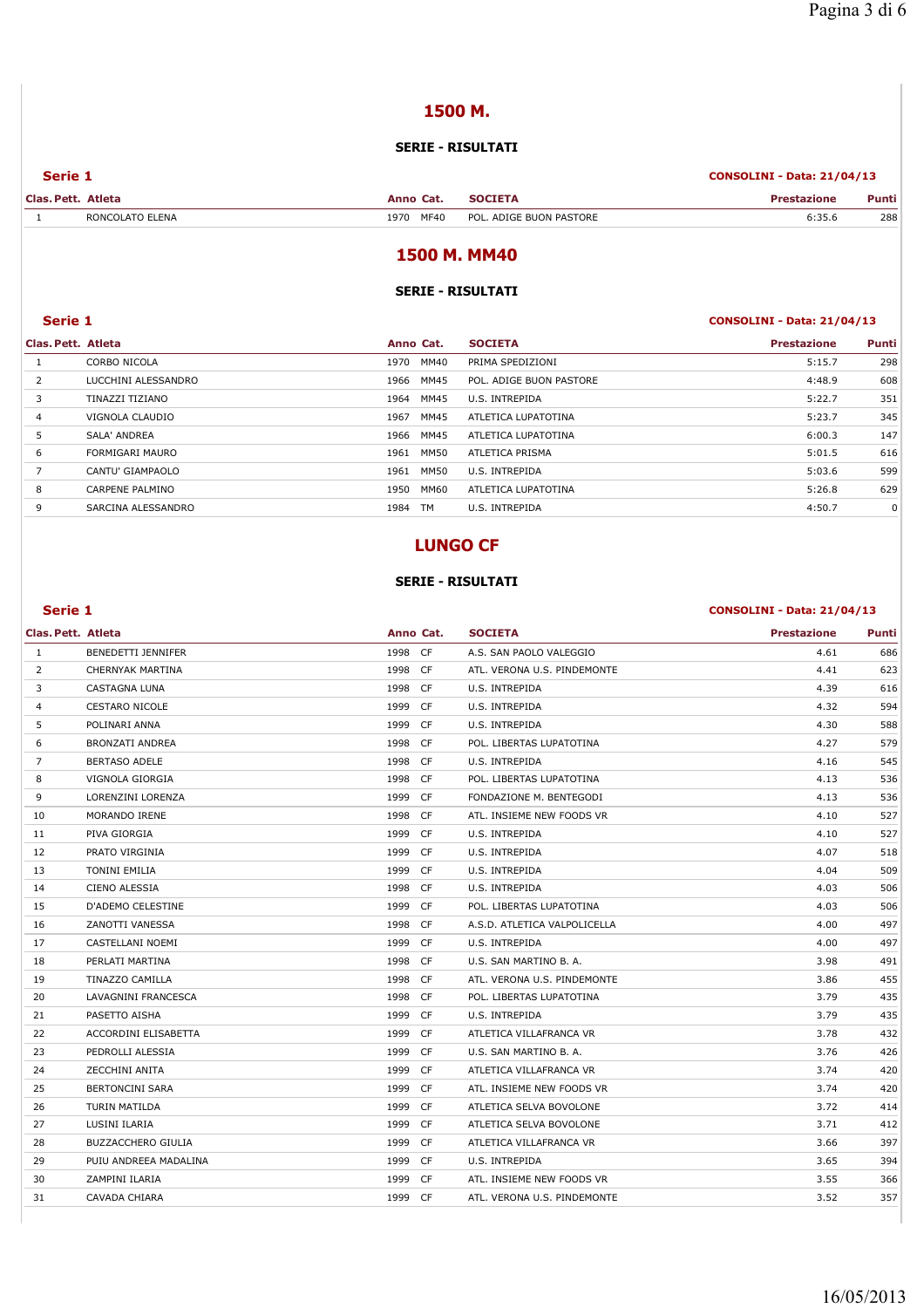| 32 | DONATI BIANCA              | 1999 CF | U.S. INTREPIDA              | 3.43 | 332 |
|----|----------------------------|---------|-----------------------------|------|-----|
| 33 | <b>BRAGANTINI LISA</b>     | 1999 CF | U.S. INTREPIDA              | 3.43 | 332 |
| 34 | CONA LUCIA                 | 1998 CF | U.S. INTREPIDA              | 3.40 | 324 |
| 35 | OREGLIA LUDOVICA           | 1998 CF | ATL. VERONA U.S. PINDEMONTE | 3.28 | 291 |
| 36 | <b>BARTOLUCCI ROSSELLA</b> | 1998 CF | ATL. VERONA U.S. PINDEMONTE | 3.26 | 285 |
| 37 | SUPPI ELENA                | 1999 CF | ATL. VERONA U.S. PINDEMONTE | 3.23 | 277 |
| 38 | <b>NGJELO STELA</b>        | 1999 CF | ATL. INSIEME NEW FOODS VR   | 3.16 | 258 |
| 39 | PINALI VERONICA            | 1999 CF | U.S. INTREPIDA              | 3.11 | 245 |
| 40 | SBOARINA MATILDE           | 1998 CF | ATL. VERONA U.S. PINDEMONTE | 2.66 | 129 |
|    |                            |         |                             |      |     |

# **TRIPLO CM**

## **SERIE - RISULTATI**

## **Serie 1 CONSOLINI - Data: 21/04/13**

| Clas. Pett. Atleta        |      | <b>SOCIETA</b>                                      | <b>Prestazione</b> | Punti |
|---------------------------|------|-----------------------------------------------------|--------------------|-------|
| <b>FACCIONI MICHELE</b>   | 1998 | ATLETICA SELVA BOVOLONE                             | 11.22              | 679   |
| <b>BENASSU' FRANCESCO</b> | 1998 | U.S. INTREPIDA                                      | 10.64              | 594   |
| BASSOTTO FILIPPO          | 1998 | ATL. VERONA U.S. PINDEMONTE                         | 10.48              | 571   |
| STEINHAUSER FREDERIK      | 1999 | U.S. INTREPIDA                                      | 9.95               | 494   |
| MENSAH ENOCH              | 1999 | POL. LIBERTAS LUPATOTINA                            | 9.73               | 463   |
| SEVERONI EMANUELE         | 1998 | ATL, VERONA U.S. PINDEMONTE                         | 9.37               | 411   |
|                           |      | Anno Cat.<br>CM.<br>CM.<br>CM.<br>CM.<br>CM.<br>CM. |                    |       |

# **MARCIA KM 3 CF**

## **SERIE - RISULTATI**

# **Serie 1 CONSOLINI - Data: 21/04/13**

| Clas. Pett. Atleta |                      | Anno Cat.    | <b>SOCIETA</b>            | <b>Prestazione</b> | Punti |
|--------------------|----------------------|--------------|---------------------------|--------------------|-------|
|                    | CAVATTONI SOFIA      | 1999<br>- CF | ATL. INSIEME NEW FOODS VR | 19:47.1            | 494   |
|                    | DI GIROLAMO GIULIA   | 1999<br>- CF | ATLETICA VILLAFRANCA VR   | 20:35.6            | 421   |
|                    | <b>BUSSOLA ANITA</b> | 1998<br>- CF | U.S. INTREPIDA            | 21:11.4            | 370   |
|                    | PINALI VERONICA      | 1999<br>- CF | U.S. INTREPIDA            | 26:12.9            | 16    |

# **DISCO KG 1,000 CF**

### **SERIE - RISULTATI**

## **Serie 1 CONSOLINI - Data: 21/04/13**

## **Clas. Pett. Atleta Anno Cat. SOCIETA Prestazione Punti** 1 CORSO TATIANA 1998 CF A.S.D. ATLETICA VALPOLICELLA 29.85 804 2 DAHLAN FATIMA ZAHERA 1999 CF ATLETICA SELVA BOVOLONE 1999 CF ATLETICA SELVA BOVOLONE 3 OLIOSI SOFIA 1998 CF U.S. INTREPIDA 18.80 477 4 DALL'ORA SILVIA 1998 CF A.S.D. ATLETICA VALPOLICELLA 18.55 469 5 CALOI KARIN 1998 CF ATLETICA VILLAFRANCA VR 1998 1998 CF ATLETICA VILLAFRANCA VR DE TOGNI LETIZIA NO POLO 1998 CF POL. LIBERTAS LUPATOTINA NEL 1998 CF POL. LIBERTAS LUPATOTINA NCL 0

# **GIAVELLOTTO GR 600 CM**

## **SERIE - RISULTATI**

# **Serie 1 CONSOLINI - Data: 21/04/13**

| Clas. Pett. Atleta |                       | Anno Cat.         | <b>SOCIETA</b>               | <b>Prestazione</b> | Punti    |
|--------------------|-----------------------|-------------------|------------------------------|--------------------|----------|
|                    | ARDUINI GIACOMO       | 1998 CM           | POL. ADIGE BUON PASTORE      | 38.94              | 652      |
|                    | MONTAGNA PIETRO       | 1998 CM           | POL. LIBERTAS LUPATOTINA     | 30.43              | 468      |
| 3                  | <b>BONETTO PIETRO</b> | 1998 CM           | POL. LIBERTAS LUPATOTINA     | 23.65              | 313      |
| 4                  | SOAVE GIACOMO         | 1998 CM           | POL. ADIGE BUON PASTORE      | 21.62              | 265      |
| 5                  | SINGH HARSHDEEP       | 1998 CM           | ATLETICA SELVA BOVOLONE      | 19.77              | 221      |
|                    | SPAGNA SIMONE         | 1999<br>CM        | U.S. INTREPIDA               | Ncl                | $\Omega$ |
|                    | TREVISANI ALESSANDRO  | 1998 CM           | ATL. INSIEME NEW FOODS VR    | Ncl                | $\Omega$ |
|                    | ARMANI MICHELE        | <b>CM</b><br>1999 | A.S.D. ATLETICA VALPOLICELLA | Ncl                | 0        |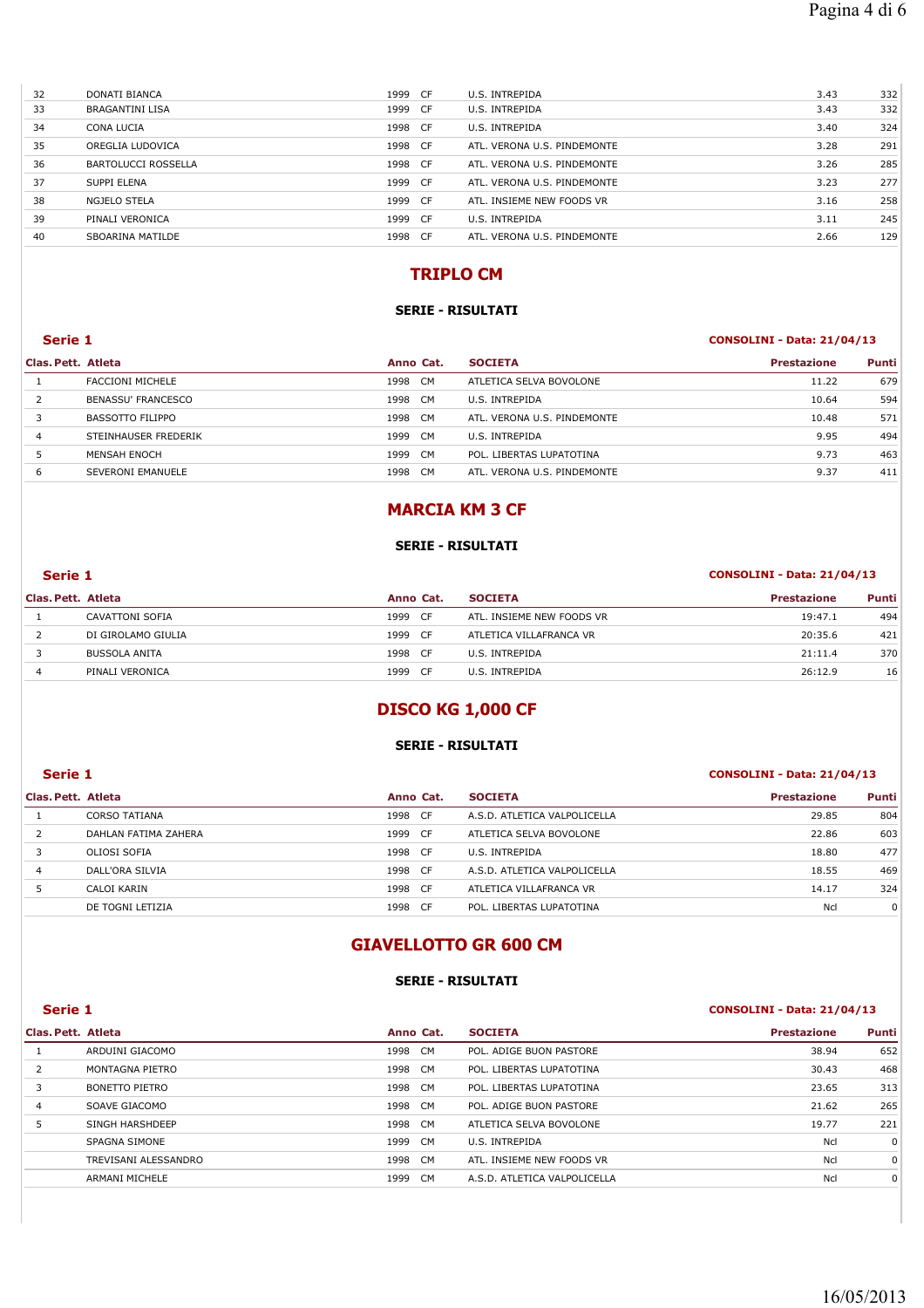# **GIAVELLOTTO GR 800 MM35**

## **SERIE - RISULTATI**

#### **Serie 1 CONSOLINI - Data: 21/04/13**

| Clas, Pett. | Atleta           | Anno<br>.    | _____                             | <b>Example</b><br>______ | Punti |
|-------------|------------------|--------------|-----------------------------------|--------------------------|-------|
|             | " NICOL<br>'ANET | MM35<br>1974 | POL.<br>E BUON PASTORE<br>. ADIGF | 23.40                    | 240   |

# **300 HS H 76 CF**

### **SERIE - RISULTATI**

## **Serie 1 CONSOLINI - Data: 21/04/13**

| Clas. Pett. Atleta |                     | Anno Cat.         | <b>SOCIETA</b>              | Prestazione | Punti |
|--------------------|---------------------|-------------------|-----------------------------|-------------|-------|
|                    | SPADA SARA          | 1999<br>CF        | ATL. INSIEME NEW FOODS VR   | 50.6        | 730   |
|                    | MARCHI VALENTINA    | 1998<br>CF.       | A.S. SAN PAOLO VALEGGIO     | 50.6        | 730   |
|                    | MONTRESOR ANNA      | 1999<br>CF.       | ATL. INSIEME NEW FOODS VR   | 51.7        | 680   |
| 4                  | CORBETTA ALESSIA    | 1998<br><b>CF</b> | ATL, VERONA U.S. PINDEMONTE | 55.0        | 535   |
|                    | BISSOLI ANNALISA    | 1999<br>CF.       | FONDAZIONE M. BENTEGODI     | 57.0        | 453   |
| 6                  | <b>FASOLI GRETA</b> | 1999<br>CF        | ATL. VERONA U.S. PINDEMONTE | 1:00.4      | 322   |

# **300 HS H 76 CM**

### **SERIE - RISULTATI**

## **Serie 1 CONSOLINI - Data: 21/04/13**

| Clas. Pett. Atleta |                    | Anno Cat.   | <b>SOCIETA</b>            | <b>Prestazione</b> | Punti |
|--------------------|--------------------|-------------|---------------------------|--------------------|-------|
|                    | ZULIANI ZENO MARIA | 1998<br>CM. | ATL. INSIEME NEW FOODS VR | 40.9               | 855   |
|                    | PICCOLI DAVIDE     | 1999<br>CM  | U.S. INTREPIDA            | 46.2               | 568   |
|                    | FINATO NICCOLO'    | 1998<br>CM. | U.S. INTREPIDA            | 46.7               | 543   |

# **MARTELLO KG 3.000 CF**

### **SERIE - RISULTATI**

# **Serie 1 CONSOLINI - Data: 21/04/13 Clas. Pett. Atleta Anno Cat. SOCIETA Prestazione Punti** 1 MIGLIORANZI FRANCESCA 1998 CF A.S.D. ATLETICA VALPOLICELLA 26.22 593 2 CASELLA MARIA CHIARA 1999 CF POL. LIBERTAS LUPATOTINA 1999 CF 22.67 516 3 DAHLAN FATIMA ZAHERA 1999 CF ATLETICA SELVA BOVOLONE 1999 CF ATLETICA SELVA BOVOLONE 4 LAMRAFAH AMINA 1998 CF ATL. INSIEME NEW FOODS VR 19.63 447 5 DALL'ORA SILVIA 1998 CF A.S.D. ATLETICA VALPOLICELLA 19.39 441 6 GRAGNATO IRENE 1998 CF U.S. INTREPIDA 18.80 427 7 CORRODANO GIULIA 1998 CF ATL. VERONA U.S. PINDEMONTE 17.39 393 8 GIRELLI SOFIA 17.05 385 9 OLIOSI SOFIA 1998 CF U.S. INTREPIDA 16.98 383 10 CENTURINO MARTINA 1998 CF POL. LIBERTAS LUPATOTINA 15.71 352 11 FERRARI IRENE 13.40 293 CF ATL. VERONA U.S. PINDEMONTE 13.40 293

# **MARTELLO KG 4.000 CM**

## **SERIE - RISULTATI**

#### **Serie 1 CONSOLINI - Data: 21/04/13**

| Clas. Pett. Atleta |                      | Anno Cat.    | <b>SOCIETA</b>               | <b>Prestazione</b> | <b>Punti</b> |
|--------------------|----------------------|--------------|------------------------------|--------------------|--------------|
|                    | CORBELLINI CESARE    | CM.<br>1998  | ATL, VERONA U.S. PINDEMONTE  | 33.15              | 636          |
|                    | ALBICINI FRANCESCO   | - CM<br>1999 | U.S. INTREPIDA               | 28.46              | 549          |
|                    | FAZZINI NICOLA MARIA | - CM<br>1999 | A.S.D. ATLETICA VALPOLICELLA | 27.10              | 522          |
|                    | SINGH JASKARAN       | CM.<br>1999  | ATLETICA SELVA BOVOLONE      | 19.64              | 364          |

# **MARTELLO KG 5.000 MM65**

## 16/05/2013